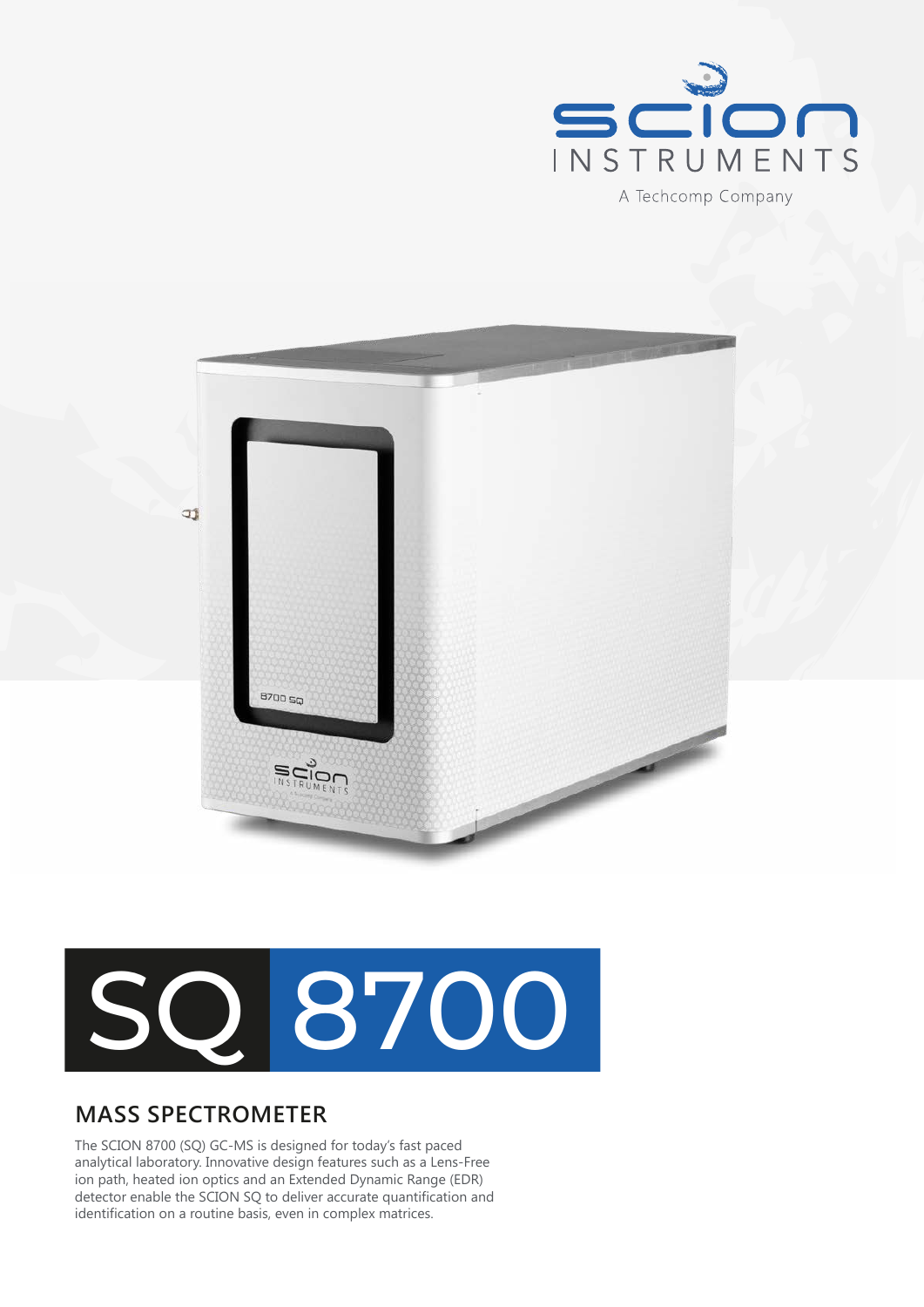

# **SCION 8700 SQMS**

#### THE SCION 8700 SQMS HAS A SMALL FOOTPRINT BUT DOES NOT COMPROMISE ON OUALITY.

The SCION 8700 SQMS is the chromatographer's choice for quadrupole mass detection, designed to match your most stringent needs for analytical performance and productivity.

The SCION 8700 SQMS offers superior sensitivity and robustness based on innovative ion optics, and fast and easy methods development.

Coupled to our outstanding GC instruments, the SCION 8700 SQMS system defines a new standard of usability for routine analysis

Available in three models, the SCION 8700 SQMS offers a flexible solution for any laboratory.





**SCION MS Workstation for data acquisition, data handling and reporting.**



**Optional Spectral Libraries: NIST, Wiley, and Pfleger/ Maurer/ Weber (PMW) libraries with user customisable libraries and automatically searching of multiple libraries.** 



**Autotune in all ionisation modes, special tunes for EPA methods (DFTPP/BFB).**





#### **An Innovative Solution**

- **∙** An innovative lens-free ion path delivers simplifies tuning
- **∙** The dual filament source increases uptime
- **∙** The high capacity (400L) turbopump allows the fastest pump down speed on the market
- **∙** Hydrogen carrier approved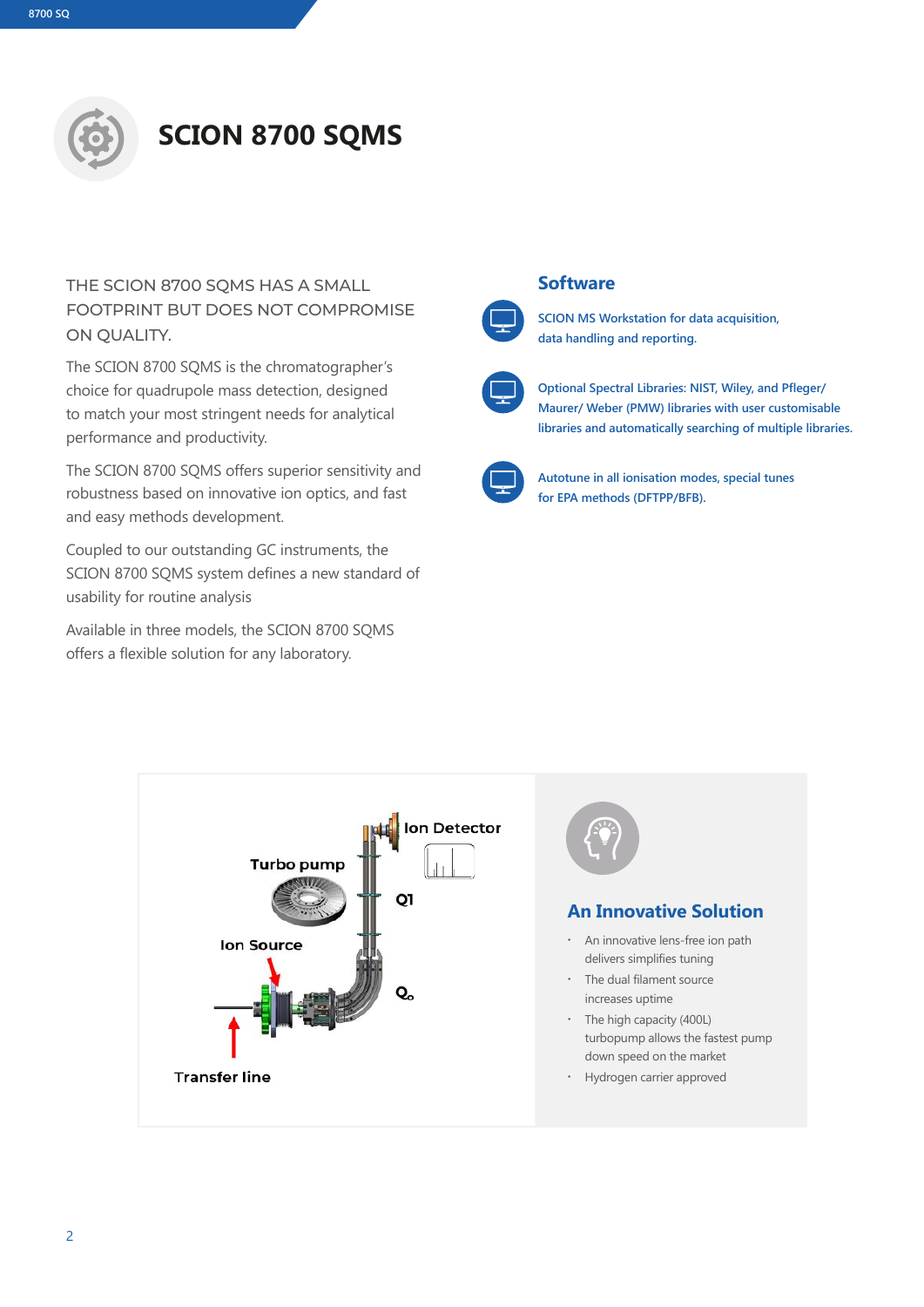

# **Primed for Sensitivity**

## **Primed for Sensitivity**

- **∙** He in q0 (active-focusing) for added sensitivity in routine applications
- **∙** Premium Focusing Curved Q0 Ion optics has a 90° angle that aids the elimination of neutrals
- **∙** Ability to handle fast GC analysis- up to 25 ml/min column flow rates
- **∙** The SCION 8700 includes the **best-in-class** high performance turbo pump for worry-free operation
- **∙** Ideal for routine environmental analysis, especially purge-and-trap applications (pumps away potential water interference)

#### **Active-focusing q0**



## **Extended linear range**

- **∙ Extended Dynamic Range** mode ensures you have **optimal** detection in **every** scan for trace components within complex mixtures.
- **∙** When detector approaches saturation, the system **automatically lowers** the multiplier voltage, always ensuring optimal detection of components, even if they co-elute.
- **∙** Easily analyze complex mixtures that contain both **trace** residues as well as compounds **of high abundance** in the **same run**.



#### **Up to six orders of magnitude**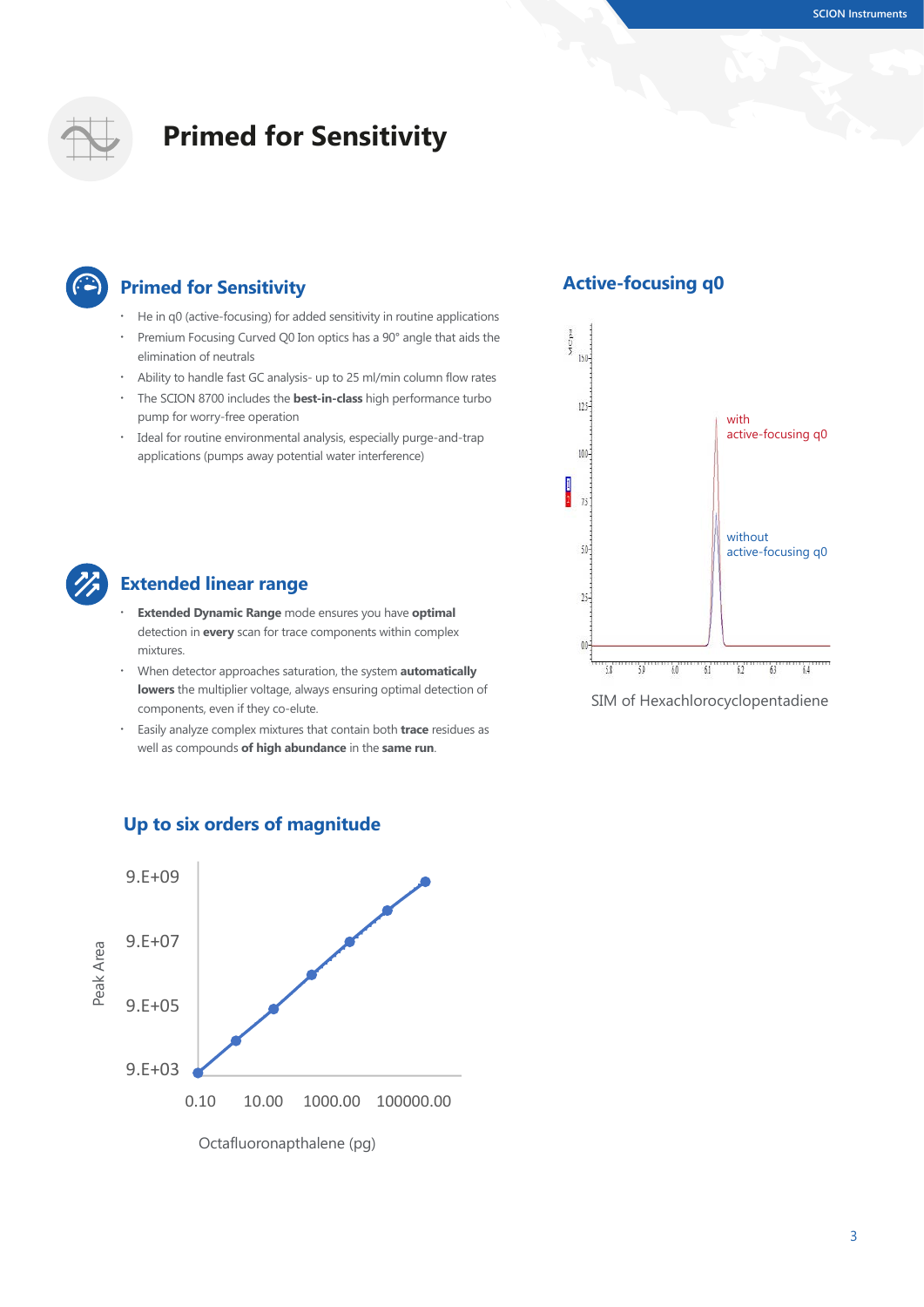

# **Premium Flexibility**



## **8700 Premium is EI and CI Ready**

- **∙** Heated q0 for the ultimate in robust 24/7 operation
- **∙** Ultra-sensitive Negative Chemical Ionization (NCI) detection
- **∙** Ability to handle fast GC analysis- up to 25 ml/min column flow rates
- **∙** SCION Premium is CI ready and easily converts from the EI standard source.
- **∙** NCI applications such as pyrethroids are easily set up using Compound Based Scanning (CBS).



| <b>COMPOUND</b> | <b>RT</b> | <b>RT WINDOW</b> | <b>SCAN TYPE</b> | <b>SCAN TIME (MS)</b> | <b>POLARITY</b> |
|-----------------|-----------|------------------|------------------|-----------------------|-----------------|
| Resmethrin      | 17.35     | 0.50             | <b>SIM</b>       | 100                   | Neg             |
| Resmethrin 2    | 17.58     | 0.50             | <b>SIM</b>       | 100                   | <b>Neg</b>      |
| Bifenthrin      | 18.56     | 0.50             | <b>SIM</b>       | 100                   | Neg             |
| Fenpropatjrin   | 18.74     | 0.50             | <b>SIM</b>       | 100                   | Neg             |



## **GC Compatibility**

The SCION SQMS series interface seamlessly with SCION Gas Chromatograph (SCION **8300** and **8500** Model GC)

- **∙** Injectors: Split/Splitless (SSL), Programmable Temperature Vaporisation (PTV) and PTV with back-flush (PTV/BF), Cold On-Column (COC)
- **∙** Autosamplers: 8400 Pro; 8410 Pro; CTC PAL COMBI-xt
- **∙** GC Oven Temperature: Ambient+4°C to 450°C, -100°C to 450°C (with Liquid N2); -60°C to 450°C (with Liquid CO2)
- **∙** Temperature Ramps/Holds: 24/25
- **∙** Pneumatic: Electronic Flow Control (EFC) or Manual
- **∙** ChromatoProbe: Direct introduction of solids, liquids or slurries (requires PTV injector)



SCION 8300 GC coupled to the 8700 SQMS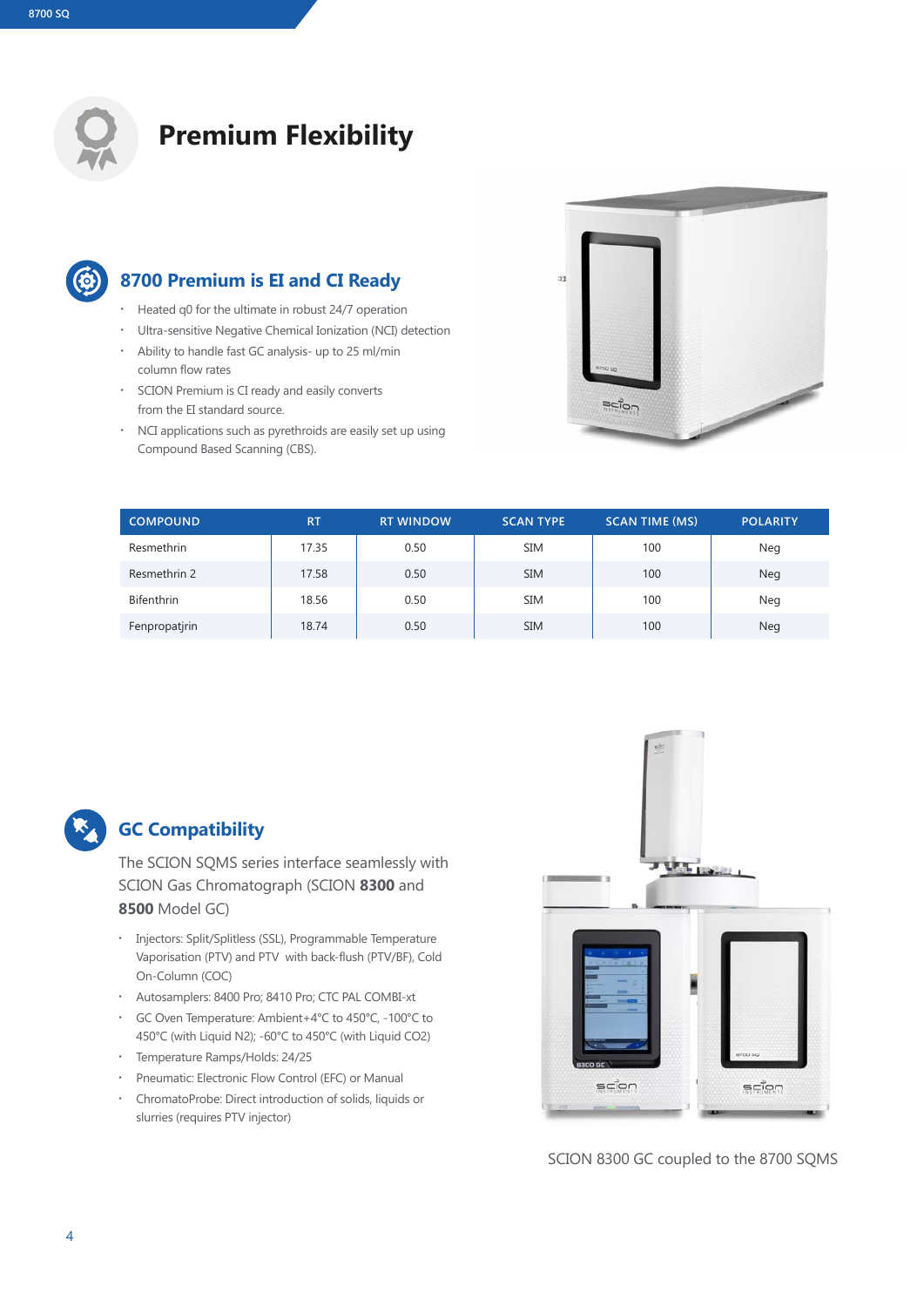

# **SCION 8700 SQMS Series**

## **Model Range**

| SQ 8700 MODELS             | <b>FEATURES</b>                                                                                                       | <b>BENEFITS/APPLICATIONS</b>                                                     |
|----------------------------|-----------------------------------------------------------------------------------------------------------------------|----------------------------------------------------------------------------------|
| <b>SCION SO Select</b>     | $\cdot$ EI only<br>$\cdot$ Select q0<br>$\cdot$ (300/400 L/s) Turbo Pump                                              | • Routine                                                                        |
| <b>SCION SQ Premium EI</b> | $\cdot$ EI only<br>• Active-Focusing q0<br>• Ultra-High Performance Split-flow<br>(300/400 L/s) Turbo Pump            | • High-Sensitivity<br>• Fast pump-down                                           |
| SCION SQ Premium EI/CI     | $\cdot$ CI ready<br>• Active-Focusing 'premium' q0<br>• Ultra-High Performance Split-flow<br>(300/400 L/s) Turbo Pump | Ultimate flexibility<br>$\bullet$<br>$\cdot$ CI<br>Pos/Neg detector<br>$\bullet$ |

#### **Performance specifications**

| 1pg Octafluoronapthalene (OFN) from m/z 50-300<br><b>El Full Scan</b><br>$S/N \ge 1.500:1$<br>for $m/z$ 272                   |  |
|-------------------------------------------------------------------------------------------------------------------------------|--|
| 100pg Benzophenone (BZP) from m/z 80 to 230 for m/z 183<br>PCI Full Scan <sup><math>\triangle</math></sup><br>$S/N \ge 600:1$ |  |
| 200fg OFN from m/z 200 to 300 for m/z 272<br><b>NCI Full Scan<sup>4</sup></b><br>$S/N \ge 1000:1$                             |  |

\* All tests performed with helium at carrier gas

† The Signal-to-Noise ratio S/N values are based on RMS

Δ CI tests use methane as reagent gas

## **Physical Specifications**

Dimensions (H x W x D) and Weight

- **∙** 45cm (18in) x 28cm (11in) x 57cm (22.5in)
- **∙** 37kg/82lb

Additional space should be added for the data system, monitor and printer.